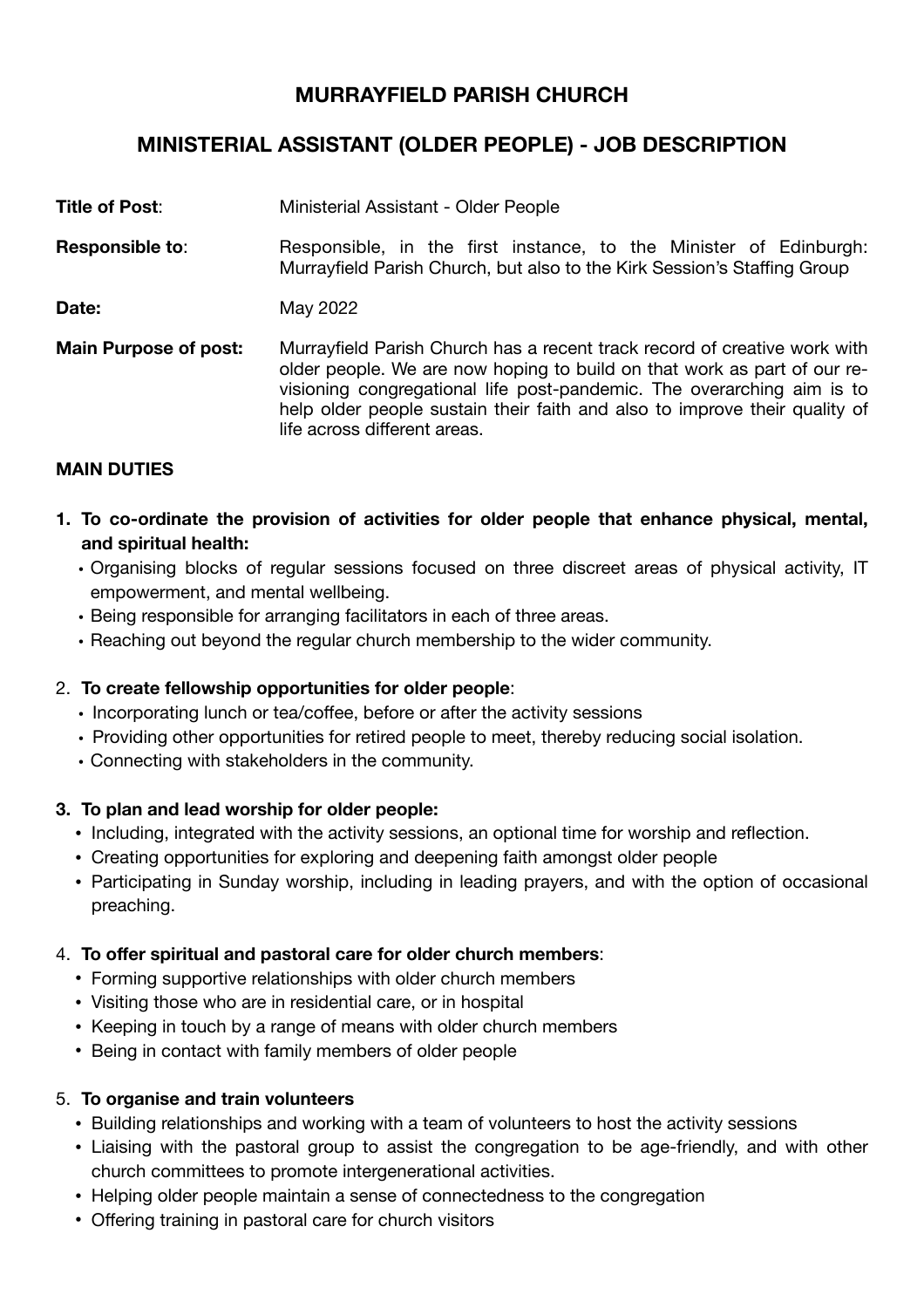### **OTHER DUTIES**

- The role is an integral part of the ministry team and may include other duties as required.
- Appropriate collecting of information and reporting is a necessary part of the role.
- Sharing of good practice, networking, and contributing to partnership working are required.
- The role involves sustaining a local covenanted ecumenical partnership.
- The role involves liaising with the Murrayfield Dementia Club.

| Person Specification: Ministerial Assistant (Older People)                                       |           |           |
|--------------------------------------------------------------------------------------------------|-----------|-----------|
|                                                                                                  | Essential | Desirable |
| Skills, abilities and knowledge                                                                  |           |           |
| Christian commitment (a genuine occupational requirement in terms of the<br>Equalities Act 2010) | $\sqrt{}$ |           |
| Excellent Pastoral skills, especially with older people                                          |           |           |
| <b>Experience of Leading Worship</b>                                                             | $\sqrt{}$ |           |
| Knowledge of issues impacting older people                                                       | $\sqrt{}$ |           |
| Ability to engage with people beyond the existing congregation                                   | $\sqrt{}$ |           |
| Good communication and collaboration skills                                                      | $\sqrt{}$ |           |
| Experience in identifying, recruiting and motivating volunteers                                  | $\sqrt{}$ |           |
| Experience in partnership working                                                                |           | $\sqrt{}$ |
| An understanding of how to progress a project                                                    |           | $\sqrt{}$ |
| Awareness and understanding of growing fresh expressions of church                               |           | $\sqrt{}$ |
| Good IT skills                                                                                   |           | $\sqrt{}$ |
| Good organisational skills                                                                       | $\sqrt{}$ |           |
| Theological education and ministry training                                                      | $\sqrt{}$ |           |
|                                                                                                  |           | $\sqrt{}$ |
| Knowledge of Data protection requirements                                                        |           |           |
| <b>Personal Qualities</b>                                                                        |           |           |
| Enthusiastic, friendly and approachable                                                          | $\sqrt{}$ |           |
| Enjoys working under own initiative and is self-reliant                                          | $\sqrt{}$ |           |
| Relational in outlook and approach                                                               | $\sqrt{}$ |           |
| Comfortable in a team environment                                                                | $\sqrt{}$ |           |
| Compassionate                                                                                    | √         |           |
| Ability to use discretion                                                                        | $\sqrt{}$ |           |